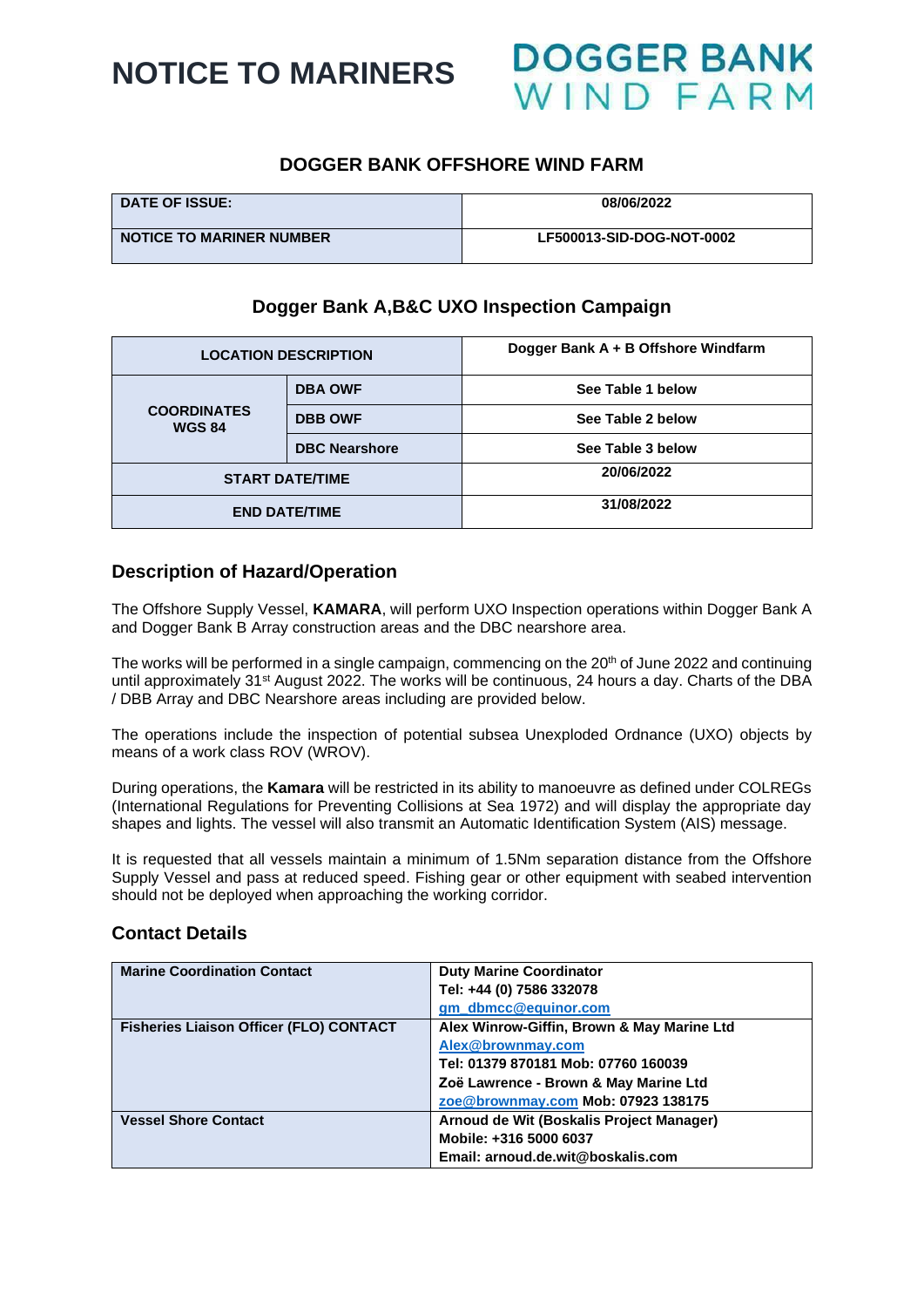# DOGGER BANK<br>WIND FARM

## **Supporting Information**

| Vessel - Kamara                               | <b>Contact Details</b> |                                                                                                             |
|-----------------------------------------------|------------------------|-------------------------------------------------------------------------------------------------------------|
|                                               | C/S                    | 9HA4953                                                                                                     |
|                                               | MMSI/IMO               | 215088000/9322607                                                                                           |
|                                               | <b>Vessel Details</b>  |                                                                                                             |
|                                               | Length                 | 70.9m                                                                                                       |
|                                               | Beam                   | 16.0m                                                                                                       |
|                                               | Draft                  | $4.8 - 5.7m$                                                                                                |
|                                               | Vessel<br>Contact      | V-sat: +47 2367 8262<br>Mobile: +31 627 849 689<br>Kamara-Bridge@boskalis.com<br>arnoud.de.wit@boskalis.com |
| Tabled: Coordinates for DDA Construction Area | Office contact         |                                                                                                             |

*Table1: Coordinates for DBA Construction Area*



*Figure 1: Dogger Bank A OWF IA Cable Layout*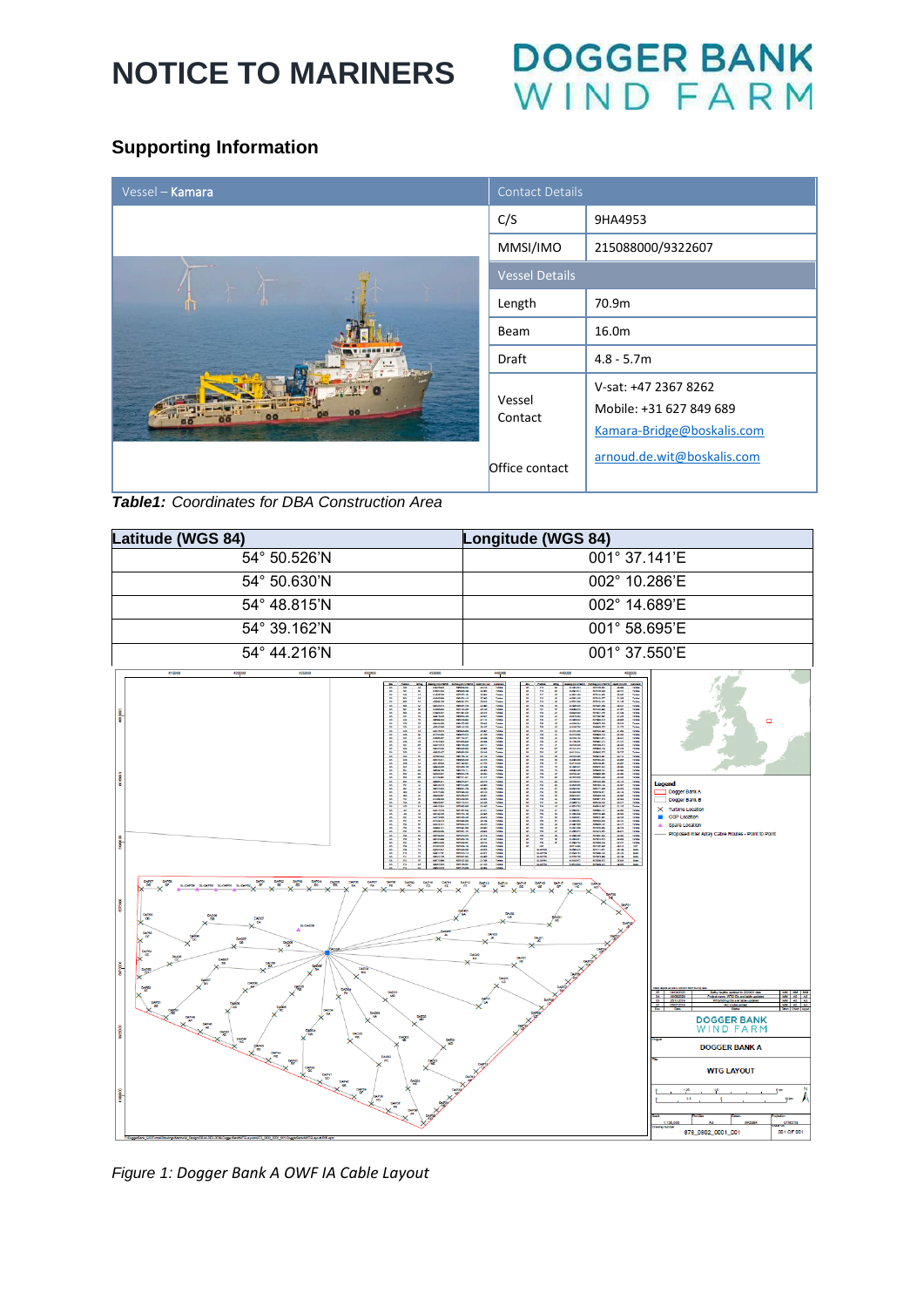# **DOGGER BANK NIND FARM**

*Table2: Coordinates for DBB Construction Area*

| Latitude (WGS 84)     | Longitude (WGS 84)      |
|-----------------------|-------------------------|
| $55^{\circ}$ 05.756'N | $001^{\circ}$ 02' 694'E |
| $55^{\circ}$ 07.631'N | $001^{\circ}$ 40.049'E  |
| 55° 07.767'N          | 001° 53.890'E           |
| 54° 49.767'N          | $001^{\circ}$ 54.456'E  |
| 54° 50.731'N          | $001^{\circ}$ 25.315'E  |



*Figure 2: Dogger Bank B OWF IA Cable Layout*